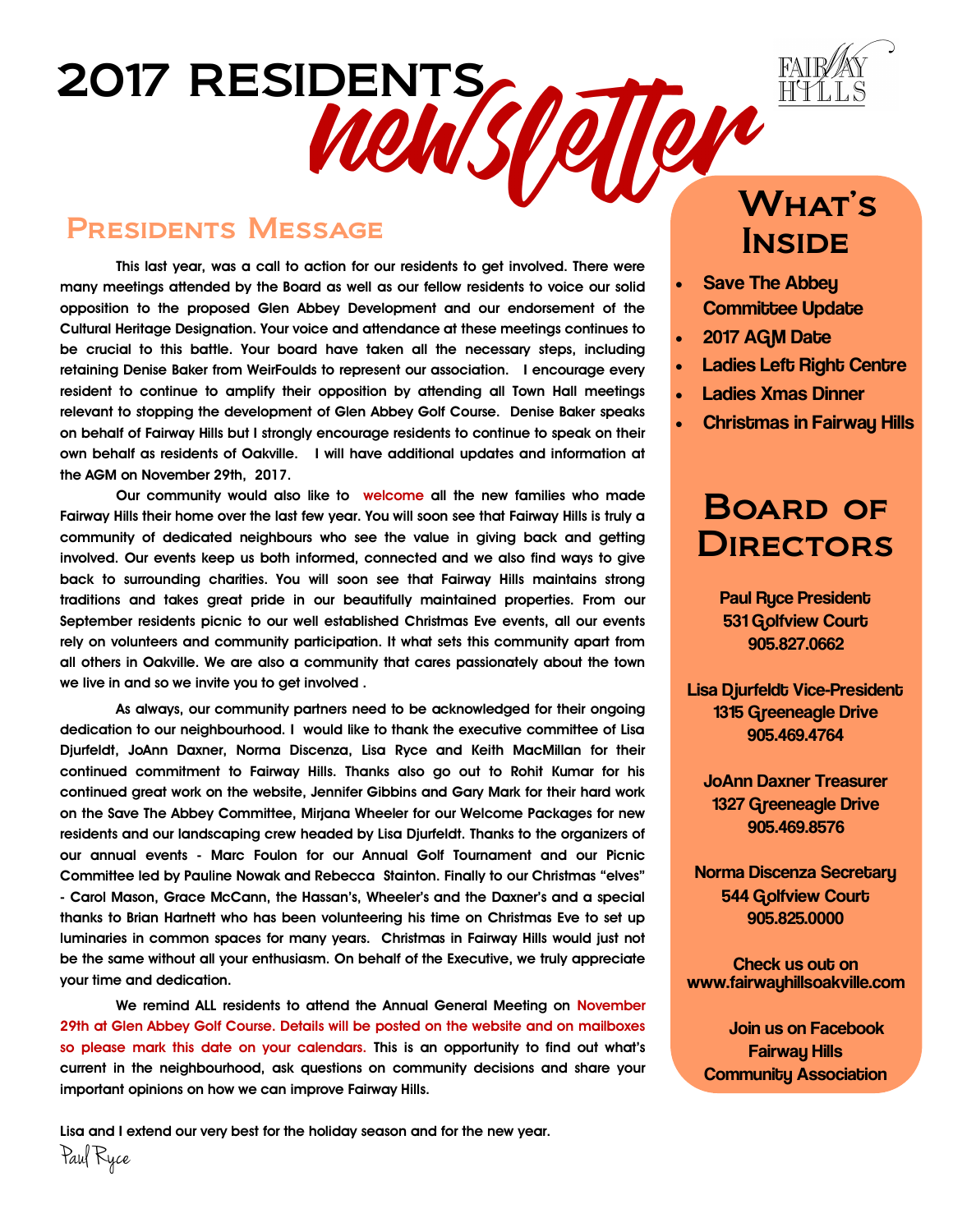### 2017 Annual General **Meeti** November 29th 2017

Glen Abbey Golf Course 7:00pm

**Our AGM is held once a year to provide our residents with updates regarding neighbourhood events, our treasurer's report, information regarding the proposed development of Glen Abbey Golf Course and anything else that is relevant to our community. This is the time to come out and ask questions and provide your input. A member from each household is required to attend. Details will be emailed in November.** 

## 2017 Annual **Ducs**

**A reminder that your \$850 cheque should have been submitted to our Treasurer, JoAnn Daxner by now. We will be announcing a** *NEW option for Dues payment* **at the November**  AGM. Don't miss this **announcement!** 

# Christmas in Jairway Hills

Each year, there is a tradition in Fairway Hills that has stood the test of changing times. It is our Christmas



Eve tradition which sees the neighbourhood aglow with the luminaries that form "Santa's Runway", the neighbourhood Christmas Caroling and the collection for the Salvation Army at the front entrance. Last year,

there was a surprise appearance by "Santa" himself and our volunteers collected a record \$6377 for the Oakville Chapter of the Salvation Army.

The board approves the purchase of all the candles and volunteers assemble and deliver the candles to each residence before Christmas Eve. As is instructed in your package which will be delivered, residents are reminded that they are responsible for contacting a next door neighbor to put out and light their candles if they are away for the evening. Don't forget to weigh your bags down in case of a windy night.

The caroling begins at 5:30pm on Christmas Eve at

the front entrance. And if you are able to donate some of your time that night, there will be a sign up sheet at the AGM for the Salvation Army



Collection. For more information or to volunteer, please contact the committee organizer.

Thank you to all who are able to volunteer!



Be sure to visit www.fairwayhillsoakville.com for all those "fairway" details.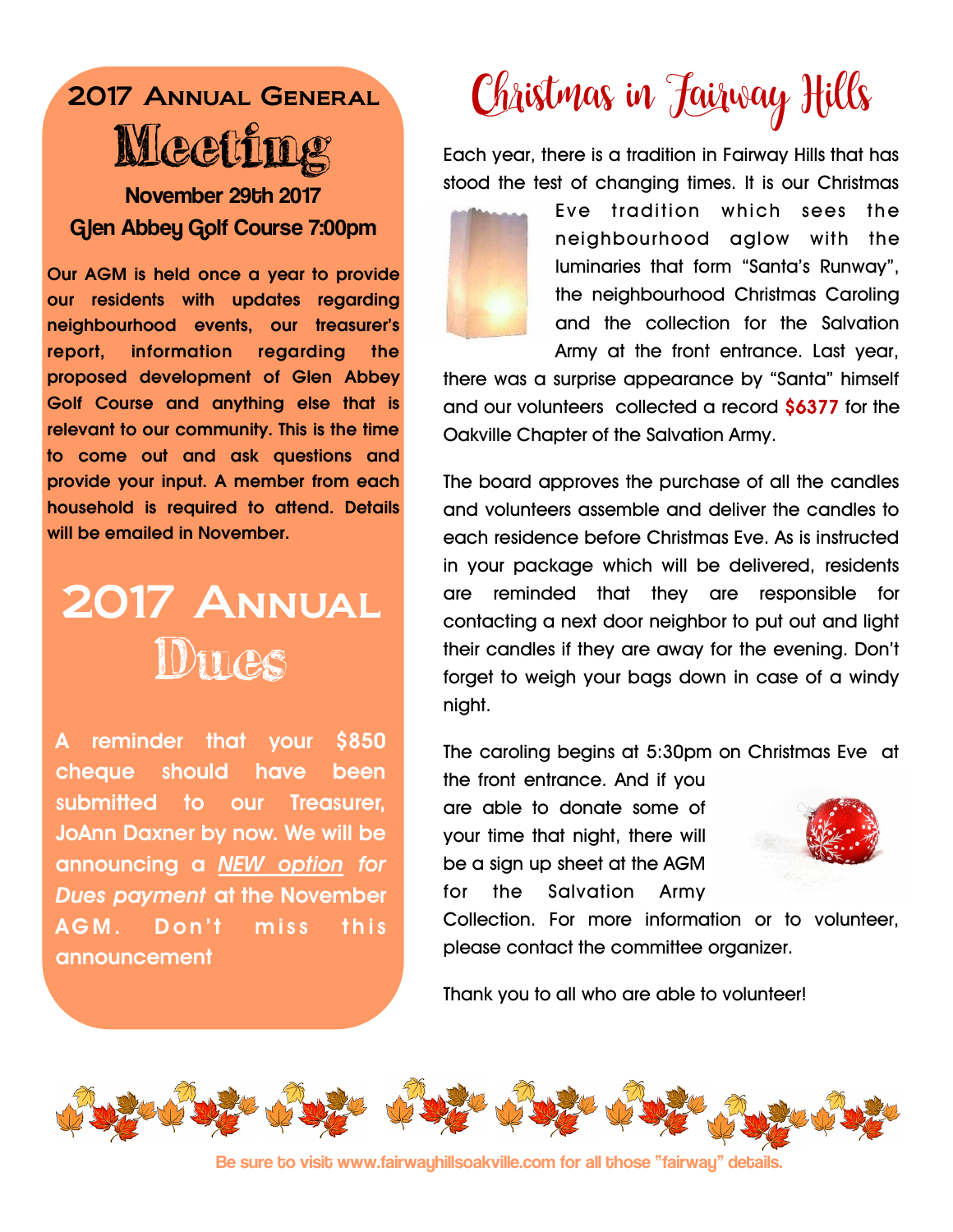## Save The Abbey



**Here are a few points to keep you current on the recent activity:** 

#### *Development Application, Request for Zoning Amendment, Subdivision Application and Official Plan Review*

**These issues are all on Appeal to the OMB, and will be heard globally. The estimated length for the OMB hearing at this point is 8-12 weeks, and the Town thinks we may get dates near the end of 2018 at the earliest. However, there is a very real possibility that we could be looking at dates into 2019.**

#### *Cultural Heritage Designation*

 **There has been one objection to the notice of intention to designate from Pacific Life Insurance Company, which is the first mortgagee on the Glen Abbey Property. Clublink Corporation will be a party to the proceedings at the Conservation Review Board; however, they have not filed an official objection.**

 **Individual residents can participate at the CRB as either a party or a participant. If you wish to do either, you need to notify the Town of Oakville, so the CRB can be advised accordingly. You will have to be present for the first teleconference, which will occur prior to the end of 2017.**

#### *Demolition Request*

- **Clublink has sought permission to demolish the golf course in its entirety save and except for the Raydor Estate, and associated buildings, which have already been given cultural heritage protection.**
- **The Town has initiated a court process requesting the following:**

**Legislative direction with respect to whether an application of this nature (where the Glen Abbey Golf course is concerned) is properly brought under section 33 or section 34 of the guiding legislation. Clublink has brought the application under section 34; however, the Town would take the position that the application ought to have been brought under section 33 in this instance.**

 **Injunctive relief preventing the Town from having to address the demolition application until after the court has ruled on this issue.**

#### *Conservation Plan*

**The Town has employed various experts to examine the balance between maintaining the cultural heritage attributes of Glen Abbey, while allowing it to continue to function as a championship golf course.**

#### *Upcoming Dates*

**December 5, 2017. Planning and development council will meet to address site specific zoning that is necessary given the direction of the cultural heritage landscapes in the Town of Oakville. Town staff are encouraging residents to attend this meeting.** 

### 2017 Annual Golf Tournament

**Our 25th Annual Golf Tournament, held every June, hosted 28 residents vying for the** *prestigious* **neighborhood trophy! Both new and not so new neighbours came out for a beautiful day of golf and they were able to enjoy the course which was in great shape in preparation for the 29th Canadian Open. Congratulations to our neighbourhood champions!** 



Need to contact the Town ? ServiceOakville at 905-845-6601 or [serviceoakville@oakville.ca.](mailto:serviceoakville@oakville.ca)